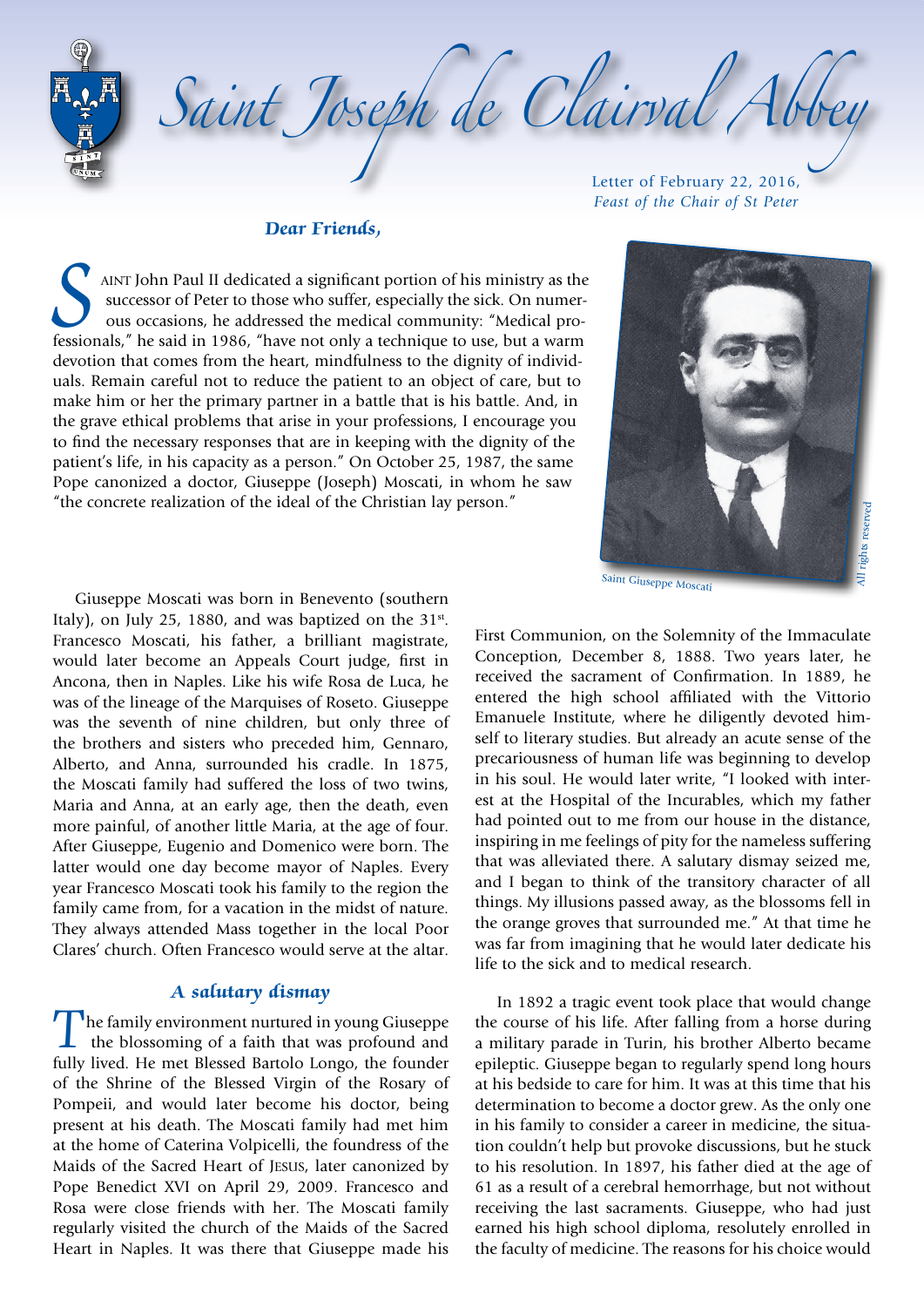later be revealed in remarks addressed to his students: "Remember that in choosing medicine, you are committing yourselves to a sublime mission. With God in your heart, persevere in practicing the good teachings of your parents, love and pity towards those who suffer, with faith and enthusiasm, deaf to both praise and criticism, aiming only to do good."

# **Competence and faith**

**H**owever, a wind of revolution and atheism was<br>blowing on the student youth, and the faculties<br>of philosophy and medicine in Naples were its primary of philosophy and medicine in Naples were its primary hotbeds. But while his classmates were demonstrating in the streets, Giuseppe, judging that serious and thorough study required peacefulness and serenity of mind, refused to allow himself to be distracted from his work. He went on to excel in his profession, and would not give in in the least when it came to his religious convictions, in spite of the prevailing atheist positivism. On August 4, 1903, only twenty-three years old, he obtained his doctorate in medicine with the top grade and the jury's commendation. That same year, he won the competitive exam for temporary assistant at the Hospital of the Incurables—at the time, one of the most renowned hospitals in Europe—then, in 1908, the competitive exam for assistant at the Institute of Chemical Physiology. His scientific abilities aroused admiration. He could have striven after a brilliant university career, but he preferred to serve patients. In addition to his commitments in the laboratory, he continued to examine patients and very quickly acquired an extraordinary ability to make quick and accurate diagnoses. His experience did not suffice to explain this particular gift. He had very profound instincts and a compassion that went beyond the physical ailment: "Remember," he would tell his students, "that life is a mission, a duty; it is suffering! Every one of us must have his battle station. Remember that you must be concerned not only about the body, but about the groaning souls that turn to you for help."

In the same sense, Saint John Paul II would say to medical professionals: "Your patients need the most humane care possible. They need spiritual care. You feel yourselves on the threshold of a mystery that is theirs alone" (October 5, 1986).

Giuseppe put into practice Jesus' words on love of one's neighbor made real by serving him, to the point of giving His life. After having washed the feet of His disciples, Jesus told them: *Do you know what I have done to you? You call Me Master and Lord; and you are right, for so I am. If I then, your Lord and Master, have washed your feet, you also ought to wash one another's feet. For I have given you an example, that you also should do as I have done to you. Amen, amen, I say to you, a servant is not greater than his master; nor is he who is sent greater than he who sent him. If you know these things, blessed are you if you do them* (Jn. 13:12-17). "Love makes sacrifices for others," said Pope Francis to youth on June 21, 2015. "Look at the love of parents, of so many mothers, of so many

fathers who in the morning arrive at work tired because they haven't slept well in order to look after their sick child—this is love! This is respect. This is not having a good time. This is—let's go to another key word—this is 'service'. Love is service. It is serving others. When after the washing of the feet Jesus explained the gesture to the Apostles, He taught that we are made to serve one another, and if I say that I love but I don't serve the other, don't help the other, don't enable him to go forward, don't sacrifice myself for him, this isn't love. You have carried the Cross [the World Youth Day Cross]: there is the sign of love. That history of God's love involved in works and dialogue, with respect, with forgiveness, with patience during so many centuries of history with His people, ends there—his Son on the Cross, the greatest service, which is giving one's life, sacrificing oneself, helping others."

# **At the risk of his life**

In April 1906, an eruption of Vesuvius terrified the inhabitants of the area. In Torre del Greco, a small town six kilometers from the crater lived a number of town six kilometers from the crater, lived a number of paralytic or elderly patients. Doctor Moscati saved them by having their hospital evacuated at the risk of his own life, shortly before the roof collapsed. Two days later, he sent a letter to the director general of hospitals in Naples, offering to reward the individuals who had helped him, but he insisted that there be no mention of him: "I beg of you, do not cite my name, so as not to stir up… the ashes!" Five years later, in 1911, a cholera epidemic plunged Naples into mourning. The ships that arrived in this port city from all over the world brought with them disease germs, and the poverty that prevailed in the filthy back alleys in some areas of the town promoted contagion. The progress of medicine limited the number of victims to some extent, but the situation remained worrisome. The Minister of Public Health tasked Doctor Moscati with conducting research on ways to overcome the scourge. Many of his suggestions to sanitize the city were adopted.

Nevertheless, Giuseppe did not abandon scientific research. He would be the author of thirty-two papers published in the academic world. At thirty-one, he was accepted into the competition for Temporary Assistant at the Ospedali Riuniti. One of the members of the jury, Professor Cardarelli, dazzled by his performance, avowed that in sixty years of teaching, he had never seen a young practitioner so well prepared and, on his initiative, the Royal Academy of Medicine and Surgery made him an associate member. In 1911, the Minister of Public Education granted him his doctorate in physiological chemistry and the license to teach in this field.

In the exercise of his profession, Doctor Moscati dedicated himself entirely to Christ. So as to be able to be all things to all people, he firmly made the choice to remain celibate. His devotion to the Virgin Mary—he always had his rosary with him and never failed to pray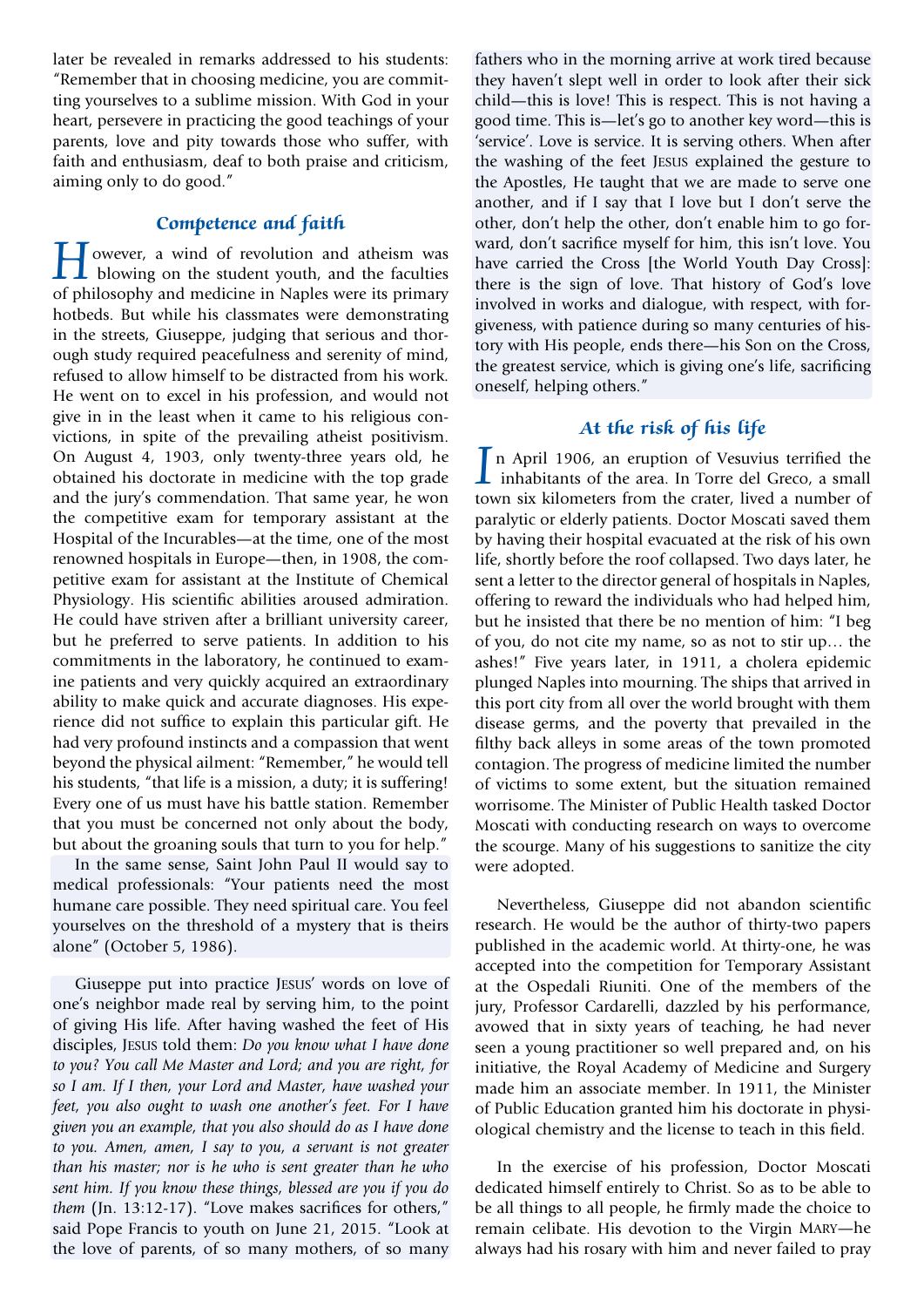the Angelus—gave him the strength to offer his chastity to God and to guard it as a treasure. However, he also knew how to advise his students to marry, according to the writings of Saint Paul: *I wish that all were as I myself am. But each has his own special gift from God, one of one kind and one of another* (1 Cor. 7:7-9). Casting a lucid and compassionate gaze on human fragility, he invited others to purify their hearts: "Oh, if youth with their exuberance knew that the illusions of love are passing and that they are the fruit of a lively exaltation of the senses! If an angel warned them that all that which is impure must die because impurity is evil, while they so easily swear eternal fidelity in the delirium that overcomes them, perhaps they would suffer much less and be better."

To the question: "How can we experience the love of Jesus?", Pope Francis responded, on June 21, 2015: "Permit me to speak sincerely. I don't want to be a moralist but I would like to say a word that isn't liked, an unpopular word … Love is in works, in communicating, but love is very respectful of people, it does not use people, that is, love is chaste. And to you young people in this world, in this hedonistic world, in this world where only pleasure, having a good time, and living the good life get publicity, I say to you: be chaste, be chaste. All of us in life have gone through moments in which this virtue has been very difficult, but it is in fact the way of genuine love, of a love that is able to give life, which does not seek to use the other for one's own pleasure. It is a love that considers the life of the other person sacred: 'I respect you, I don't want to use you, I don't want to use you'. It's not easy. … Forgive me if I say something you weren't expecting, but I ask you: strive to experience love chastely."

### **The greatest evil**

In November 1914, Mrs. Moscati died of diabetes, incurable at the time. She received the last sacra-<br>ments with great devotion and exhorted her family: "My ments with great devotion, and exhorted her family: "My dear children, I die happy. Always flee from sin, which is the greatest evil in life." Several years later, Professor Moscati would write: "I know that my parents are always at my side. I can feel their sweet company." Diabetes was to remain one of his preoccupations. He would become the first doctor in Naples to experiment with insulin, and would teach a group of colleagues methods for treating this disease.

Italy entered into war in May 1915. Giuseppe Moscati volunteered to go to the front, but his request was refused. The Hospital of the Incurables was requisitioned by the army, and military authorities charged the Professor with providing care for the wounded. He became for them not only a doctor, but an attentive and loving comforter. He also devoted himself to the training of young doctors, because he considered it his duty to pass on his professional and spiritual experience to them. One of his students would testify: "He revealed

to us his knowledge and, day after day, he shaped our minds and souls. He spoke to us of God, of divine Providence, of the Christian faith. And joy beamed from his face when we followed him into the churches of Naples to attend Mass." Giuseppe's faithful witness to his Christian faith commanded respect, in spite of the avowed atheism that prevailed in the scientific world. He even had a crucifix installed in the new autopsy room of the Institute of Anatomical Pathology, which he directed. Next to the crucifix was an inscription from the prophet Hosea (13:14): *Ero mors tua, o mors* (*O death, I will be thy death*). At the Institute's official opening, he invited his colleagues "to pay homage to Christ, who is the Life, returned after too long an absence to this place of death." He drew from frequent reception of the sacraments, and especially from daily attendance at Mass, the boldness to publicly witness to his faith in JESUS CHRIST.

### **Victim of success**

**Professor Moscati was however the victim of his own** success among the students, for many of them preferred to follow his lectures rather than to attend the official courses. Jealous colleagues schemed to prevent his professional advancement. He, however, did not allow himself to be intoxicated by his brilliant success; he even experienced frequent interior struggles, especially against the temptation to discouragement. "I read in the autobiography of Blessed Therese of Lisieux a sentence made for me," he wrote: 'My God, discouragement itself is a sin.' Yes, it's a sin that comes from pride, and that shows that I have believed myself able to do great things by myself! Whereas on the contrary, we are no more than useless servants (cf. Lk. 17:10)." Although unconcerned with career advancement and human glory, but wishing to continue to teach, he attempted in 1922 to obtain a new degree. Thinking at one point that he had failed, and no longer knowing what his obligations were, he felt a profound helplessness that he confided to one of his former teachers: "I am completely exhausted and depressed, because since the war I have worked unceasingly and experienced very strong emotions… I spend sleepless nights and I have lost the ability to teach [the degree that he thought he had failed at]."

"In the face of [failure]," said Pope Francis to youth in Sardinia, "you are right to wonder: what can we do? Of course one thing is to let oneself be overcome by pessimism and distrust. … Trust in Jesus. The Lord is always with us. He comes to the shores of the sea of our life, He makes Himself close to our failures, our frailty, and our sins in order to transform them. … Difficulties must not frighten you but on the contrary spur you to go beyond them. Hear Jesus' words as though they were addressed to you: *put out into the deep and let down your nets!* (Lk. 5:4)" (September 22, 2013).

In fact, Professor Moscati was completely spent, but he did not give in, just like the Apostles, who were *afflicted in every way, but not crushed; perplexed, but not*